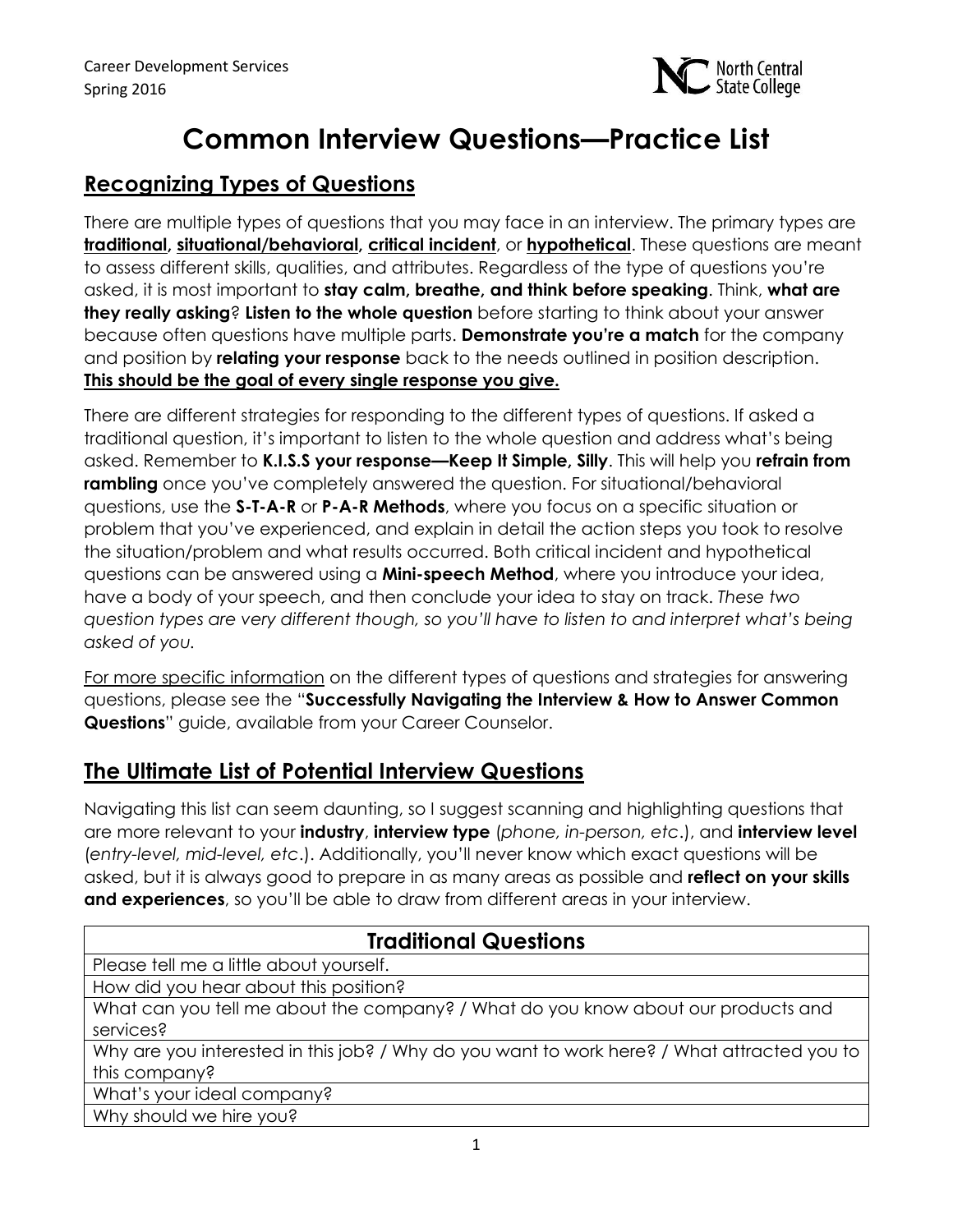

What can you do for us that other candidates can't?

What are your greatest professional strengths?

What do you consider to be a weakness?

What are three positive character traits you *don't* have?

Where do you see yourself in five years? / Where would you like to be in your career five years from now?

What's your dream job? / What are your lifelong dreams? / What do you ultimately want to become?

What is your personal mission statement?

What kind of goals would you have in mind if you got this job?

What other companies are you interviewing with?

Why are you leaving your current job?

What did you like *least* about your last job?

Why were you fired?

What are you looking for in a new position?

What type of work environment do you prefer?

What's your management style?

How would you describe your work style?

When were you most satisfied in your job?

What were the responsibilities of your last position?

What do you know about this industry?

What do you think is the greatest challenge facing your field?

What do you think will be the next major breakthrough in your field?

How do you feel about environmental regulations in your field?

Are you willing to relocate?

How would your boss and co-workers describe you? / What are three positive things your last boss would say about you? / What negative thing would your last boss say about you? / What three character traits would your friends use to describe you?

Why was there a gap in your employment?

How do you deal with pressure or stressful situations?—*either behavioral or traditional, depending on your response*

What would your first 30, 60, or 90 days look like in this role?

What are your salary requirements? / What salary are you seeking?

What's your salary history? / How does our salary range compare to your last position? Which fringe benefits are most important to you?

What are you looking for in terms of career/professional development?

How do you want to improve yourself in the next year? / What are you doing to prepare yourself for advancement?

If I were to ask your last supervisor to provide you additional training or exposure, what would she/he suggest?

How would you go about establishing your credibility quickly with the team?

How long will it take for you to make a significant contribution here?

What do you look for in terms of culture -- structured or entrepreneurial?

What techniques and tools do you use to keep yourself organized?

If you had to choose one, would you consider yourself a big-picture person or a detailoriented person?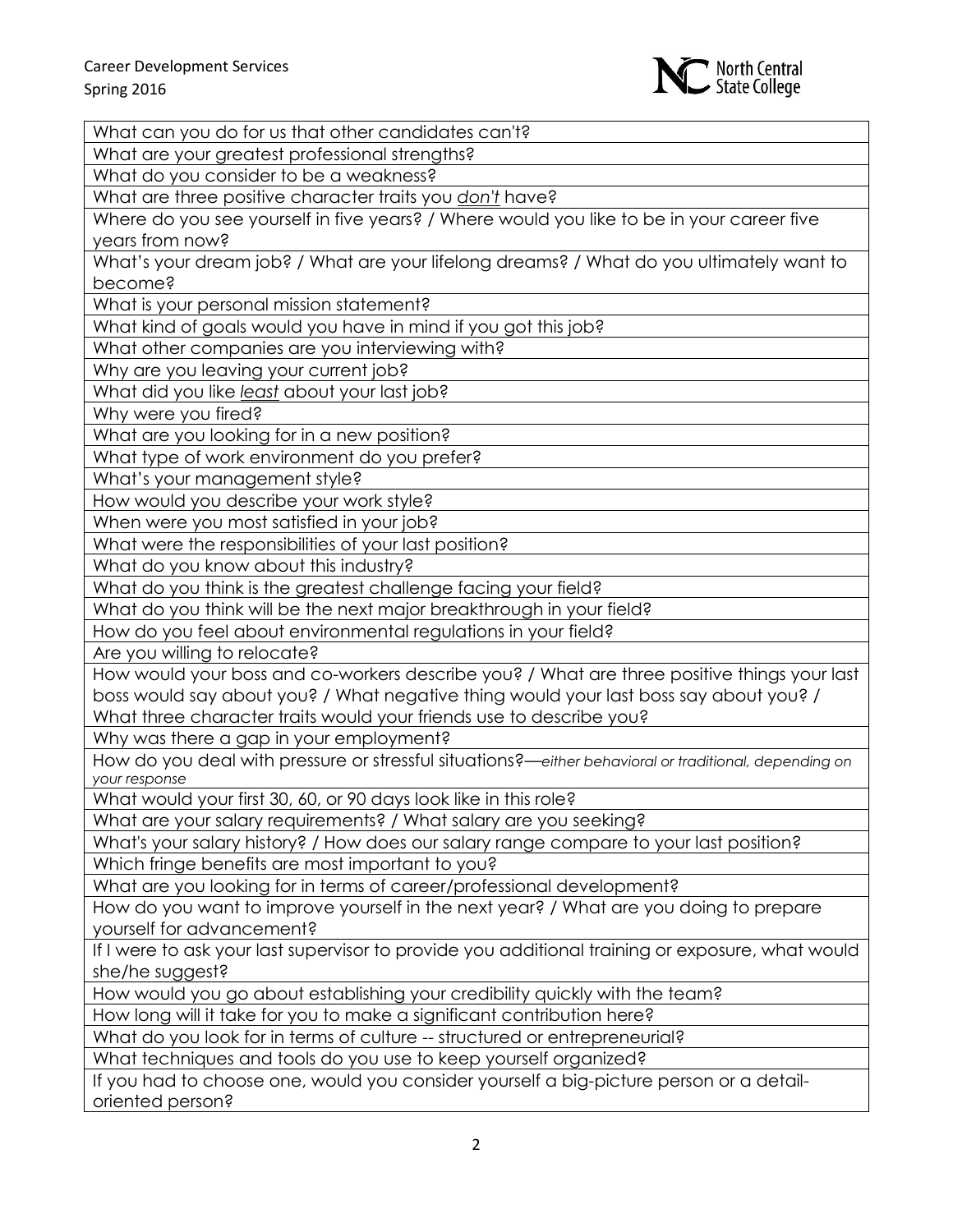

| Who was your favorite manager and why? / Was there a person in your career who really |
|---------------------------------------------------------------------------------------|
| made a difference?                                                                    |
| What do you think of your previous boss?                                              |
| What kind of personality do you work best with and why?                               |
| If you were interviewing someone for this position, what traits would you look for?   |
| Who has impacted you most in your career and how?                                     |
| What's the most important thing you learned in school?                                |
| Why did you choose your major?                                                        |
| What will you miss about your present/last job?                                       |
| What are the qualities of a good leader? A bad leader?                                |
| Do you think a leader should be feared or liked?                                      |
| How do you feel about taking "no" for an answer?                                      |
| How would you feel about working for someone who knows less than you?                 |
| How do you think I rate as an interviewer?                                            |
| Tell me one thing about yourself you wouldn't want me to know.                        |
| Tell me the difference between "good" and "exceptional."                              |
| What's the last book you read?                                                        |
| Who are your heroes?                                                                  |
| How do you feel when your compensation is based, in part, on team results?            |
| What does the word "teamwork" mean to you?                                            |
| How do you feel about working on cross-functional teams?                              |
| Tell me how your education has prepared you for this position.                        |
| How do you feel about the way your career has gone so far?                            |
| What do you believe are the most important performance criteria for a<br>S            |
| Do you have any questions for me?                                                     |

#### **Situational/Behavioral Questions**

Tell me about a challenge or conflict you've faced at work, and how you dealt with it. Tell me about a time you exercised leadership. / What was the last project you led, and what was the outcome?

Tell me about a time you disagreed with a decision that was made at work.

If I were your supervisor and asked you to do something that you disagreed with, what would you do?

How do you deal with pressure or stressful situations?—*either behavioral or traditional, depending on your response*

Tell me about a time when you did something wrong. How did you handle it?

If I were to give you this salary you requested but let you write your own job description, what would it say?

Give me an example of a time that you felt you went above and beyond the call of duty at work.

Can you describe a time when your work was criticized?

Have you ever been on a team where someone was not pulling their own weight? How did you handle it?

Tell me about a time when you had to give someone difficult feedback. How did you handle it? How did they handle it?

Tell me about a time you failed. What did you learn from that experience?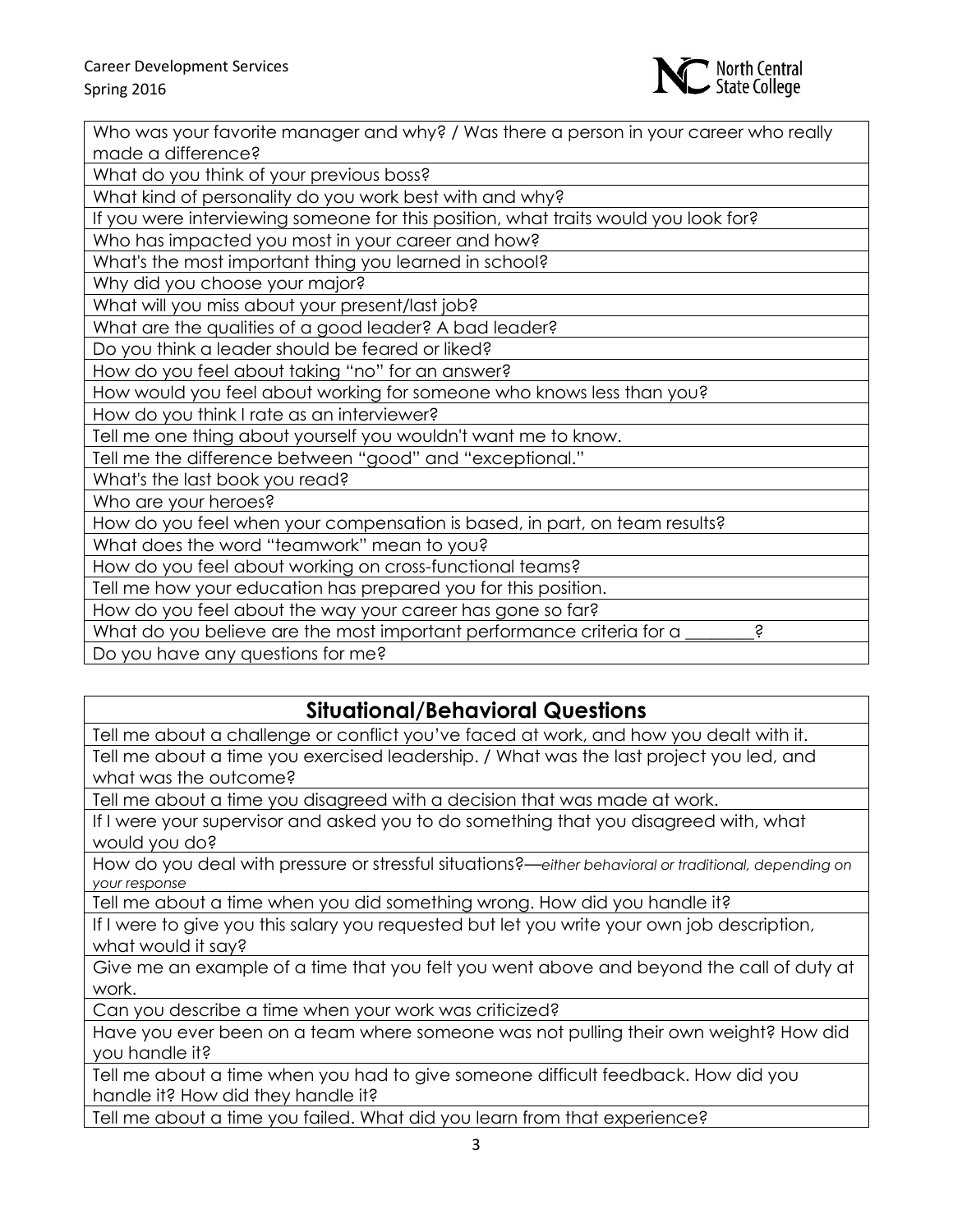

What is your greatest failure, and what did you learn from it?

How do you handle working with people who annoy you?

If you were at a business lunch and you ordered a rare steak and they brought it to you well done, what would you do?

What was the most difficult period in your life, and how did you deal with it?

If you found out your company was doing something against the law, like fraud, what would you do?

What if you were given an assignment that was too difficult for you? How would you resolve the issue? Has this happened?

What's the most difficult decision you've made in the last two years and how did you come to that decision? / How do you make difficult decisions? Please provide an example.

Describe how you would handle a situation if you were required to finish multiple tasks by the end of the day, and there was no conceivable way that you could finish them.

Tell me about your proudest achievement. / What are you most proud of?

What did you do that was innovative in your last position?

Describe a typical strategy that you use to motivate people. Please provide an example of when you implemented this strategy.

What criteria do you use when assigning work to others? And how do you follow-up with those assignments? Please provide an example.

Tell me about an idea of yours that was implemented primarily through your efforts.

How did you handle a past situation when the rules were changed at the last minute?

Tell me about your most difficult relationship with a team member. How did you handle it?

Describe a time when you experienced a setback. How did you handle it?

Tell me about a situation in which you had to handle an irate customer or client.

Give me an example of how you sold an unpopular idea to fellow co-workers.

# **Critical Incident Questions**

What do you think we could do better or differently here at \_\_\_\_\_\_\_ company?

We are facing a situation in which we… If you were on our team, what would you recommend we do to resolve this situation?

Two years ago we had a conflict between… If you had been the supervisor in this situation, what would you have done?

Suppose you are suspicious that some workers are doctoring their time cards. What would you do?

If an employee came to you claiming sexual harassment, how would you handle it?

If your company suddenly announced the closing of your facility by January 1st, what would you do?

We are experiencing a growing problem of waste in our milling operation. How would you handle this if we hired you? (*example*)

Last year there was a lot of strife among our sales staff. If you had been with us, what would you have done? (*example*)

Like many firms, we are experiencing a decline in sales of our traditional products. What would you suggest we do about it? (*example*)

We have traditionally faced difficulties in recruiting a diverse staff because most of our plants are located in small, rural, Western cities. How would you suggest we improve our recruiting efforts? (*example*)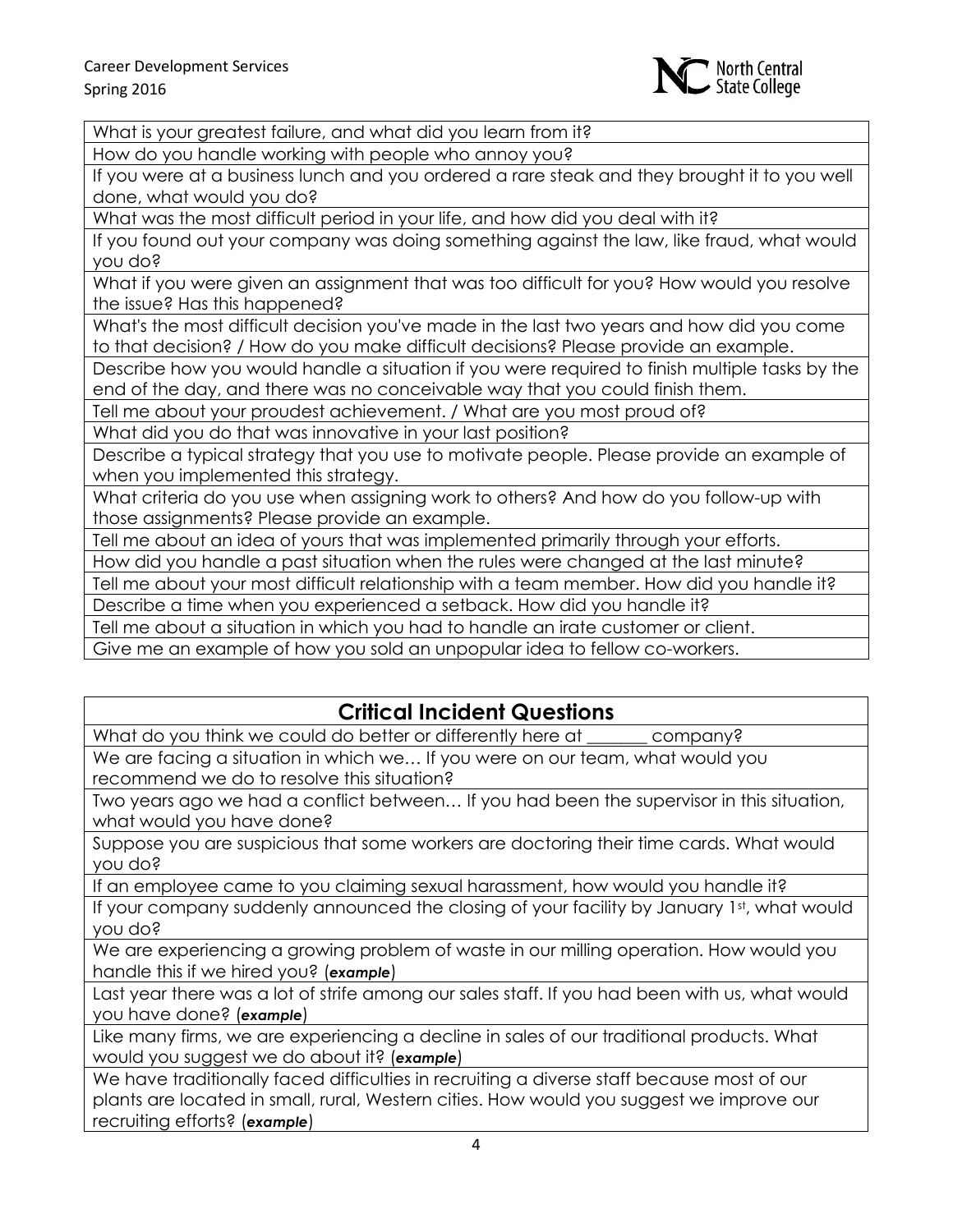

## **Hypothetical/Unusual Questions**

If you were an animal, which one would you be/want to be? / What's your spirit animal?

How many tennis balls can you fit in a limousine?

List five words that describe your character.

Suppose you had a customer who claimed his computer hardware was damaged in shipment. How would you handle this?

Suppose you are suspicious that some workers are doctoring their time cards. What would you do?

If you were at a business lunch and you ordered a rare steak and they brought it to you well done, what would you do?

What is your greatest fear?

What is your biggest regret and why?

If you could be anywhere in the world right now, where would you be?

What would you do if you won the lottery?

How many times in a day do a clock's hands overlap?

How would you weigh a plane without using scales?

Tell me 10 ways to use a pencil other than writing.

Sell me this pencil/pen.

Why is there fuzz on a tennis ball?

If you could choose one superhero power, what would it be and why?

If you could get rid of any one of the US states, which one would you get rid of and why?

Which US state best represents your personality?

If you could live in any year, when would you live?

If you were a child's toy, which toy would you be?

With your eyes closed, tell me step-by-step how to tie my shoes.

If you were a vegetable, which kind of vegetable would you be?

Here's a sheet of paper. Write a policy statement for the assignment of overtime.

If you had your education to do over, what would you do differently?

#### **Unlawful Questions**

Are you planning on having children?

Where are you from?

Any marriage plans? / Do you have a significant other?

How long do you expect to work for us?

Which religious holidays do you observe?

How old are you?

What do you like to do outside of work? / What do you like to do? / What do you do after work?

What is your greatest achievement outside of work?

What kind of car do you drive?

What magazines do you subscribe to?

What's the best movie you've seen in the last year?

What would you do if you won the lottery?

What do you like to do for fun? / What do you do in your spare time? / What is your favorite memory from childhood?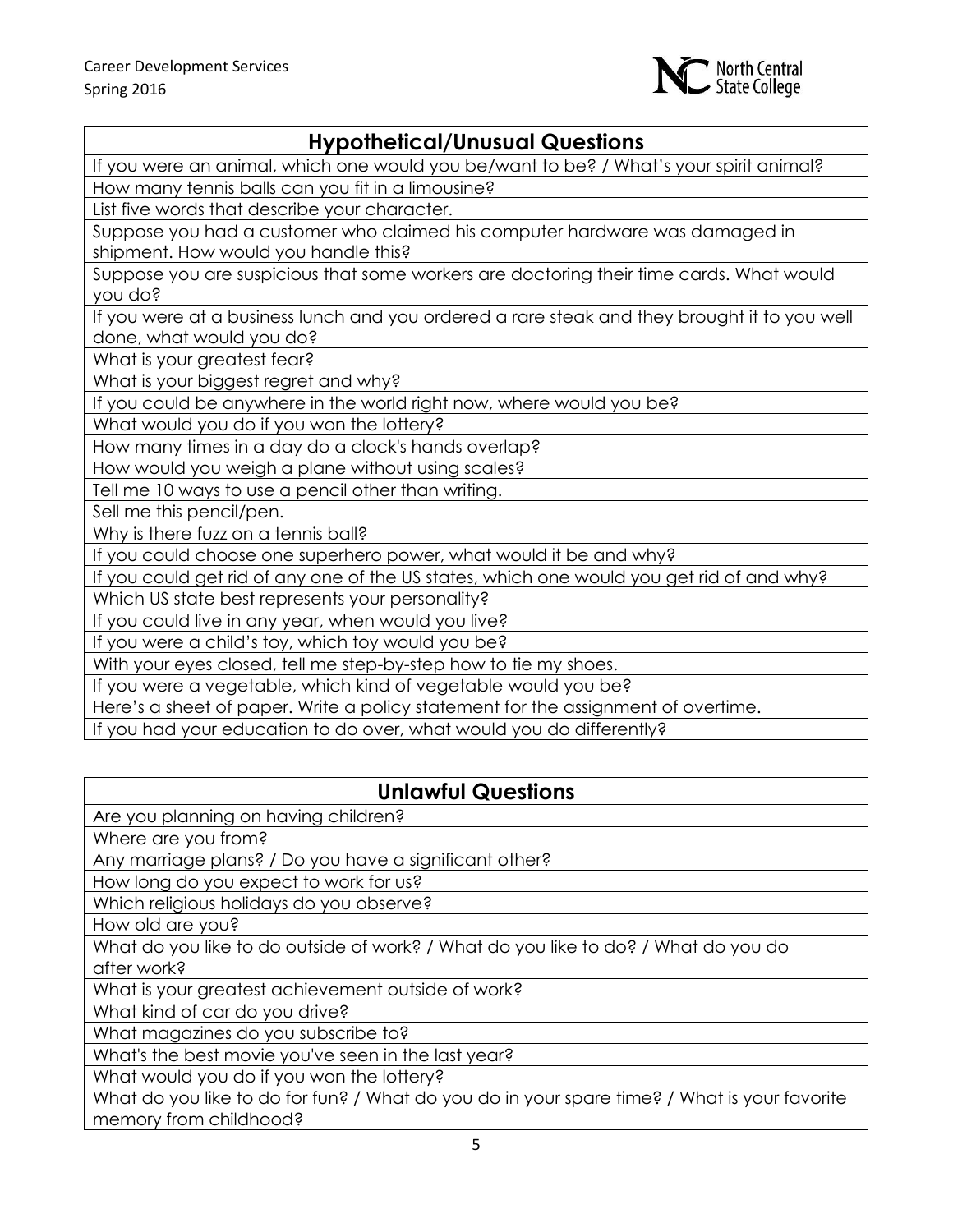

## *"Do you have any questions for me?"*

Inevitably, you'll be asked "*Do you have any questions for me?*" **You should always have questions prepared.** You're interviewing them just like they're interviewing you! **If you don't have any questions to ask, then they will assume you're not interested**. It is important to ask questions to not only learn more about the company but also about the job's challenges. **Prepare 8-10 questions in advance, write them down, and bring them to the interview with you**. There's no reason for you to try to memorize your questions, especially since you're already remembering so much.

Questions should be about **getting to know more about the company or position**, not about you and your needs. Don't ask "What's in it for me?" questions about salary, vacation, retirement, promotions, benefits, etc. Rather, focus on **organization-centered** and **teamoriented** questions. The best questions come as a result of listening to the questions the interviewer just asked you. Don't ask questions that were already answered in the position description, during the interview, or on the "About Us" webpage (which you should have read during your research/preparation).

Don't just use these questions as a resource. **Think about potential questions as you're preparing/researching before the interview.** If you only use these questions rather than tailoring questions to the company/position, it won't be personal, and you'll be less likely to seem interested in the job. For more specific information, please see the "**Successfully Navigating the Interview & How to Answer Common Questions**" guide available from your Career Counselor.

#### **Sample Questions for You to Ask Employer**

When do you expect to make a hiring decision? / What are the next steps in the interview process?

Describe your ideal employee for me. / What skills and experiences would make an ideal candidate? / Other than what's in the position description, what attributes does someone need to have in order to be really successful in this position? / What have past employees done to succeed in this position?

Tell me about the culture of \_\_\_\_\_\_\_\_. / What is the company and team culture like? How would you describe the work environment here—is the work typically collaborative or

more independent?

What's your favorite office tradition?

Can you tell me about the last team event you did together?

How does \_\_\_\_\_\_\_ encourage employees to come up with new ideas?

What is a typical workday for this position? / How do you envision a typical day in this role? What is the possibility of flexible working hours?

From what you've been asking during the interview, it sounds like you have a problem with…Can you tell me a little more about the current situation and how that would affect…

How does \_\_\_\_\_\_ evaluate employees? / What constitutes success in this position and at this company?

What is the performance review process like here? How often would I be formally reviewed? What metrics or goals will my performance be evaluated against?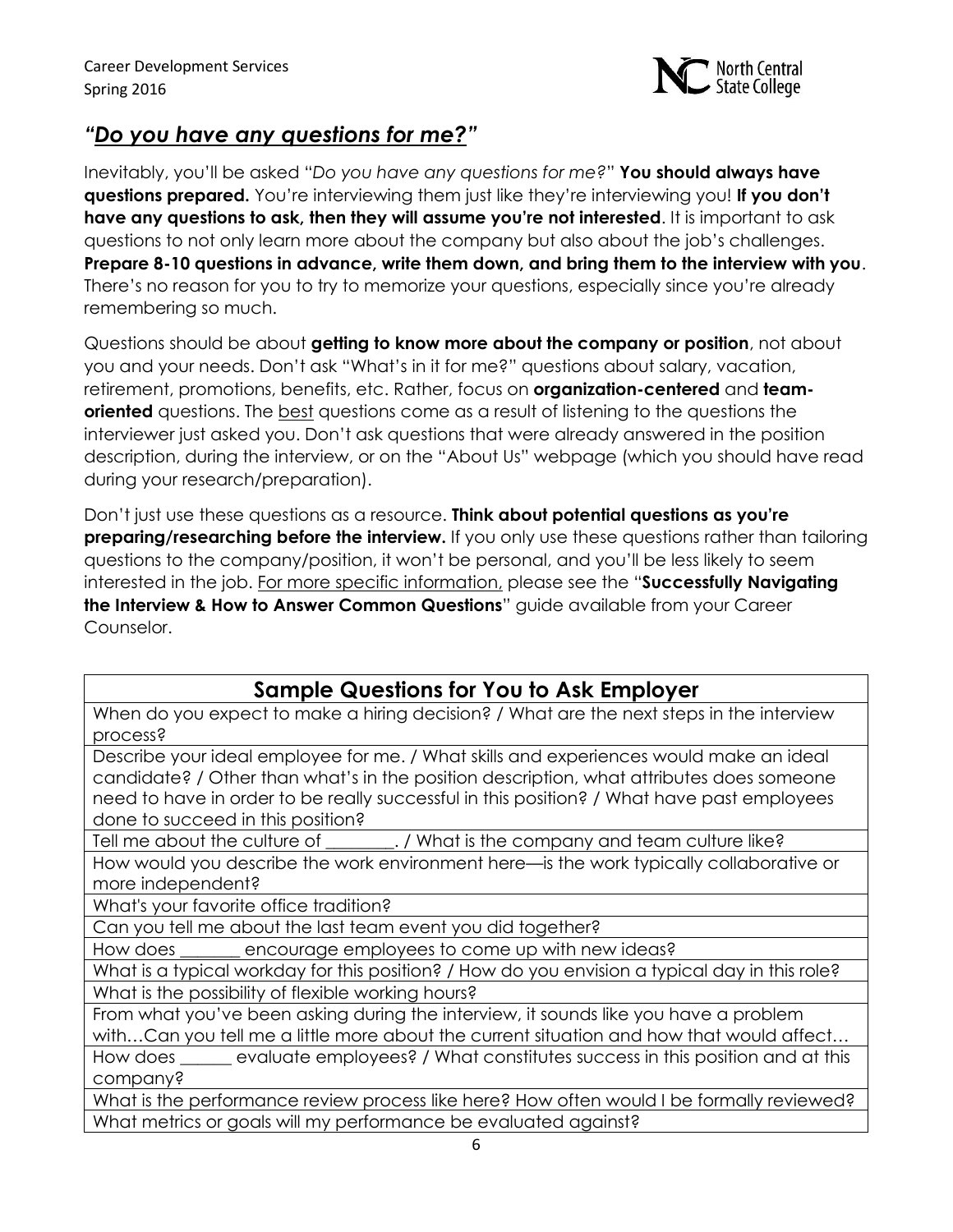

| What are the performance expectations of this position over the first 12 months?                |
|-------------------------------------------------------------------------------------------------|
| Other than what's outlined in the position description? / What characteristics are you          |
| looking for in applicants for this position,                                                    |
| How might ______ support me if I wanted to pursue a bachelor's degree (or a master's            |
| degree)?                                                                                        |
| How often would I be working as part of a team?                                                 |
| Ŝ<br>What, in your estimation, is the most unique characteristic of                             |
| Ś<br>How might a more advanced degree affect my position at                                     |
| What do you like most about working for                                                         |
| Tell me about the merger with                                                                   |
| I noticed in the Wall Street Journal last week that your stock has risen almost 4% during this  |
| economic recession. What explains this increase?                                                |
| Can you tell me about the people/team I would be working with?                                  |
| Who will I work with most closely? / Which other departments work most closely with this        |
| one?                                                                                            |
| Who will I report to directly?                                                                  |
| What are the qualities of successful managers in this company?                                  |
| Can you tell me about my direct reports? What are their strengths and the team's biggest        |
| challenges?                                                                                     |
| Tell me about your training program. / Tell me about the training process. / How will I be      |
| trained? / What training programs are available to your employees?                              |
| What major departmental changes do you anticipate during the next five years?                   |
| What is the most important criterion for selecting a person for this position?                  |
| Which of your products are most in demand?                                                      |
| Who are your major competitors?                                                                 |
| How much collective experience do your top officers have in the field?                          |
| What new skills can I hope to learn here?                                                       |
| How do you see this position evolving in the next three years? / How has this position evolved  |
| since it was created?                                                                           |
| Do you expect the main responsibilities for this position to change in the next six months to a |
| year?                                                                                           |
| What can I help to clarify that would make hiring me an easy decision?                          |
| How can "X" scenario move "Y" idea forward? (referring to an earlier question or their          |
| business model/project)                                                                         |
| If you could improve one thing about the company, what would it be?                             |
| What's the most frustrating part of working here?                                               |
| Who's your ideal candidate and how can I make myself more like them?                            |
| How did you get your start? / How long have you been with the company?                          |
| Has your role changed since you've been here? / How has the company changed since               |
| you joined?                                                                                     |
| What is holding the company back?                                                               |
| What keeps you up at night? (keeping the tone professional)                                     |
| What concerns/reservations do you have about me for this position? / Do you have any            |
| hesitations about my qualifications? / Is there anything that concerns you about my             |
| background being a fit for this role?                                                           |
| What made you decide to work here?                                                              |